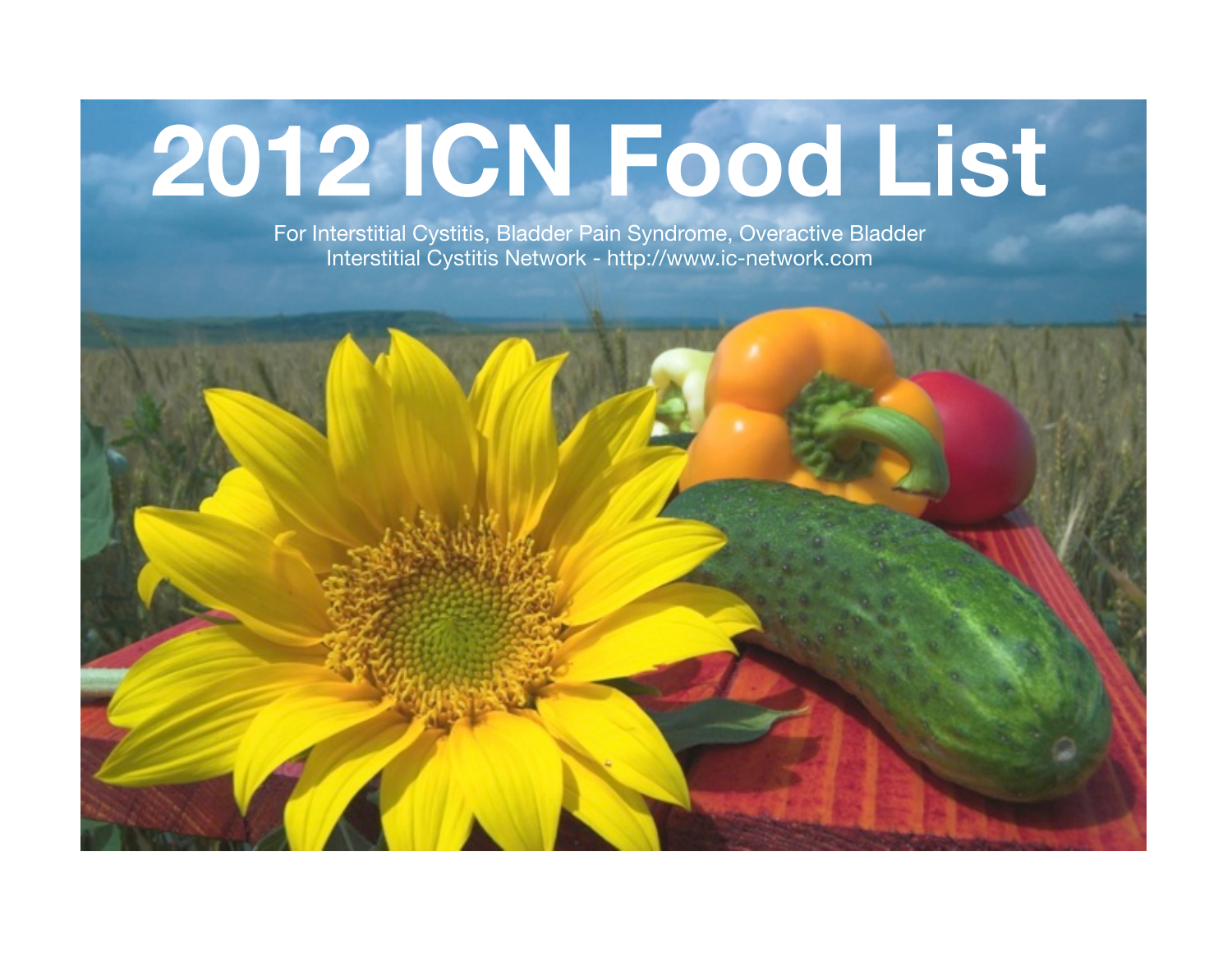## **Understanding the IC Diet**

If you are newly diagnosed and your bladder symptoms are raging, you may be in so much discomfort that you simply can't tell if foods irritate your bladder. Diet modification is a critical first step in gaining control over your symptoms. Ask yourself "would you pour coffee on an open wound on your hand?" The answer, of course, is **"no."** Then how can you justify pouring acid on a wound in your bladder?

It's time to take charge of your diet to protect and soothe your bladder. For the next three to six months, you should eliminate the most common bladder irritating foods and you'll also need to do quite a bit of experimentation as you create your own, personalized food list. We've included two lists to help you on your journey.

In the tables on this page, you'll see what research studies have identified as the *"more bothersome"* and *"less bothersome"* foods for IC patients. The more bothersome foods (Table 1) come as no surprise and are the **"no brainers"** that you'll want to remove immediately from your diet. In Table 2, you will find foods which IC patients were generally able to enjoy without irritating their bladders provided, of course, that you don't add risk foods to them (i.e. hot spicy sauces).

The **2012 ICN Food List** is much more comprehensive and is based on both research studies and patient experiences. It will allow you to find IC friendly versions of some of your favorite foods.

**"Bladder Friendly Foods"** are those which most patients tolerate well. These are the foods and beverages we suggest that you consume when you are having bladder discomfort. They rarely trigger bladder irritation.

**"Foods Worth Trying Cautiously"** are generally safe though they may irritate more sensitive bladders. They should be tried in small quantities first.

**"Foods to Avoid"** are those well known for triggering bladder discomfort.

Foods with a (+) sign can be soothing during an IC flare.

#### Table 1 - **Most Bothersome Foods\*** Coffee (caffeinated) Coffee (decaffeinated) Tea (caffeinated) Cola carbonated beverage Non-cola carbonated beverage Diet carbonated beverage Caffeine-free carbonated beverage Beer Red Wine White Wine Champagne **Grapefruit** Lemon Orange **Pineapple** Cranberry juice Grapefruit juice Orange juice Pineapple juice Tomato Tomato products Hot peppers Spicy foods Chili Horseradish Vinegar Monosodium glutamate (MSG) **NutraSweet** Sweet 'N Low Equal (sweetener) **Saccharin** Mexican food Thai food Indian food Table 2 - **Least Bothersome Foods\* Water** Milk, low-fat Milk, whole Bananas **Blueberries** Honeydew melon Pears Raisins **Watermelon** Broccoli Brussels Sprouts Cabbage **Carrots** Squash Zucchini White potatoes Sweet potatoes/yams Chicken Eggs **Turkey** Beef Pork Lamb Shrimp Tuna fish Salmon

*\*Friedlander J. et al. Diet and its role in interstitial cystitis/bladder pain syndrome (IC/BPS) and comorbid conditions. BJU International. BJU Int. 2012 Jan 11.*

Oat Rice Pretzels Popcorn

Learn more about the IC diet and find many IC friendly foods on our website and in the ICN Shop! www.ic-network.com & www.icnsales.com

**Cauliflower Celerv** Cucumber Mushrooms Peas Radishes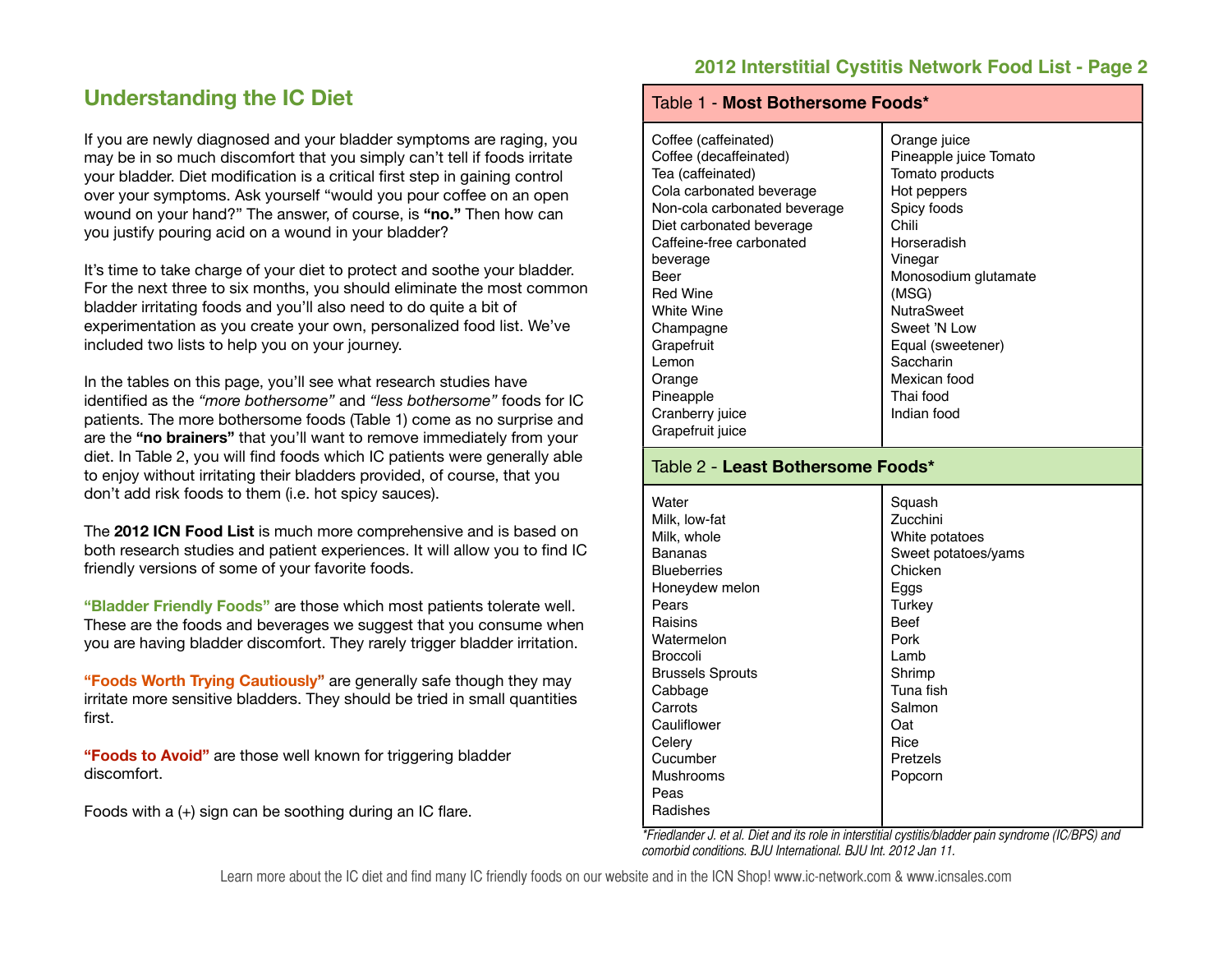|                                 | <b>Usually Bladder Friendly</b>                                                   | <b>Foods Worth Trying</b>                                                                   | <b>Foods To Avoid</b>                                                                         |
|---------------------------------|-----------------------------------------------------------------------------------|---------------------------------------------------------------------------------------------|-----------------------------------------------------------------------------------------------|
| <b>Acacia Fiber</b>             | powdered, unflavored                                                              |                                                                                             |                                                                                               |
| <b>Acidophilous</b>             | acidophilous capsules                                                             |                                                                                             |                                                                                               |
| <b>Allspice</b>                 |                                                                                   | ground or grated                                                                            |                                                                                               |
| <b>Almond Extract</b>           | look for organic, higher quality extracts                                         |                                                                                             |                                                                                               |
| <b>Almonds</b>                  | unsalted, organic, raw, roasted or almond<br>butter (i e Zinke & Blue Diamond)    | lightly seasoned, candied, caramel or carob<br>covered almonds (i e Nunes Farms)            | chocolate covered, heavily seasoned with<br>"hot" chili flavoring and spices                  |
| Aloe                            |                                                                                   | Desert Harvest Aloe® capsules                                                               | aloe beverages containing risky ingredients<br>such as Vitamin C, Maca, Camu                  |
| Amaranth                        |                                                                                   | amaranth - grain, cereal                                                                    |                                                                                               |
| Anise                           | ground & pods                                                                     |                                                                                             |                                                                                               |
| <b>Apples</b>                   | sweet, mild apples (i e Gala, Fuji, Pink<br>Lady), jam, jelly, pies, tarts, juice | sweet Red or Green Delicious apples                                                         | sour or very tart apples (i e Granny Smith)                                                   |
| <b>Applesauce</b>               | homemade applesauce made with Gala,<br>Fuji or Pink Lady apples                   | brand name or baby applesauces may include<br>acids or spices that can irritate the bladder |                                                                                               |
| <b>Apricots</b>                 |                                                                                   | fresh apricots, jam, jelly, pies, tarts, organic<br>dried apricots                          |                                                                                               |
| <b>Artichokes</b>               | fresh, steamed & boiled                                                           |                                                                                             | artichoke hearts marinated in vinegar                                                         |
| <b>Ascorbic Acid</b>            |                                                                                   | low acid ester C                                                                            | ascorbic acid                                                                                 |
| <b>Asparagus</b>                | fresh, steamed & boiled                                                           |                                                                                             | asparagus marinated in vinegar                                                                |
| <b>Autolyzed Yeast</b>          |                                                                                   |                                                                                             | autolyzed yeast                                                                               |
| Avocado                         | fresh, ice cream, mild guacamole                                                  |                                                                                             | guacamole with strong, hot, chili spices                                                      |
| <b>Bacon</b>                    | uncured, preservative free turkey or pork<br>bacon                                | mildly spiced, cured bacon products                                                         | heavily cured, preserved, smoked or spiced<br>bacon products                                  |
| <b>Baking Powder &amp; Soda</b> | double acting or single acting powder,<br>baking soda                             |                                                                                             |                                                                                               |
| Bananas                         |                                                                                   | fresh banana, bread, fritters, ice cream                                                    | chocolate covered, banana chips treated with<br>sulfur                                        |
| <b>Basil</b>                    | fresh, flakes, infused olive oil                                                  | pesto sauce                                                                                 |                                                                                               |
| Beans                           | black eyed peas, garbanzo, lentils, pinto,<br>white, most dried beans             | fava, kidney beans, lima beans, black beans                                                 |                                                                                               |
| Beef                            | fresh or frozen roasts, steaks, ground beef<br>& other cuts                       | mild corned beef                                                                            | heavily spiced, preserved or prepackaged<br>products                                          |
| <b>Beer</b>                     |                                                                                   | light lagers, light hybrid beers, light ales                                                | brown ales, stout, hard cider, german white<br>or rye beer, belgian or french ale, brown ales |
| <b>Beets</b>                    | fresh, steamed, boiled, canned                                                    |                                                                                             | pickled beets in vinegar                                                                      |
| <b>Bell Peppers</b>             | yellow, orange and red peppers                                                    | green peppers                                                                               |                                                                                               |
| <b>Berries</b>                  | blueberries                                                                       | blackberries, raspberries, olallieberries                                                   | cranberries, strawberries in large quantities                                                 |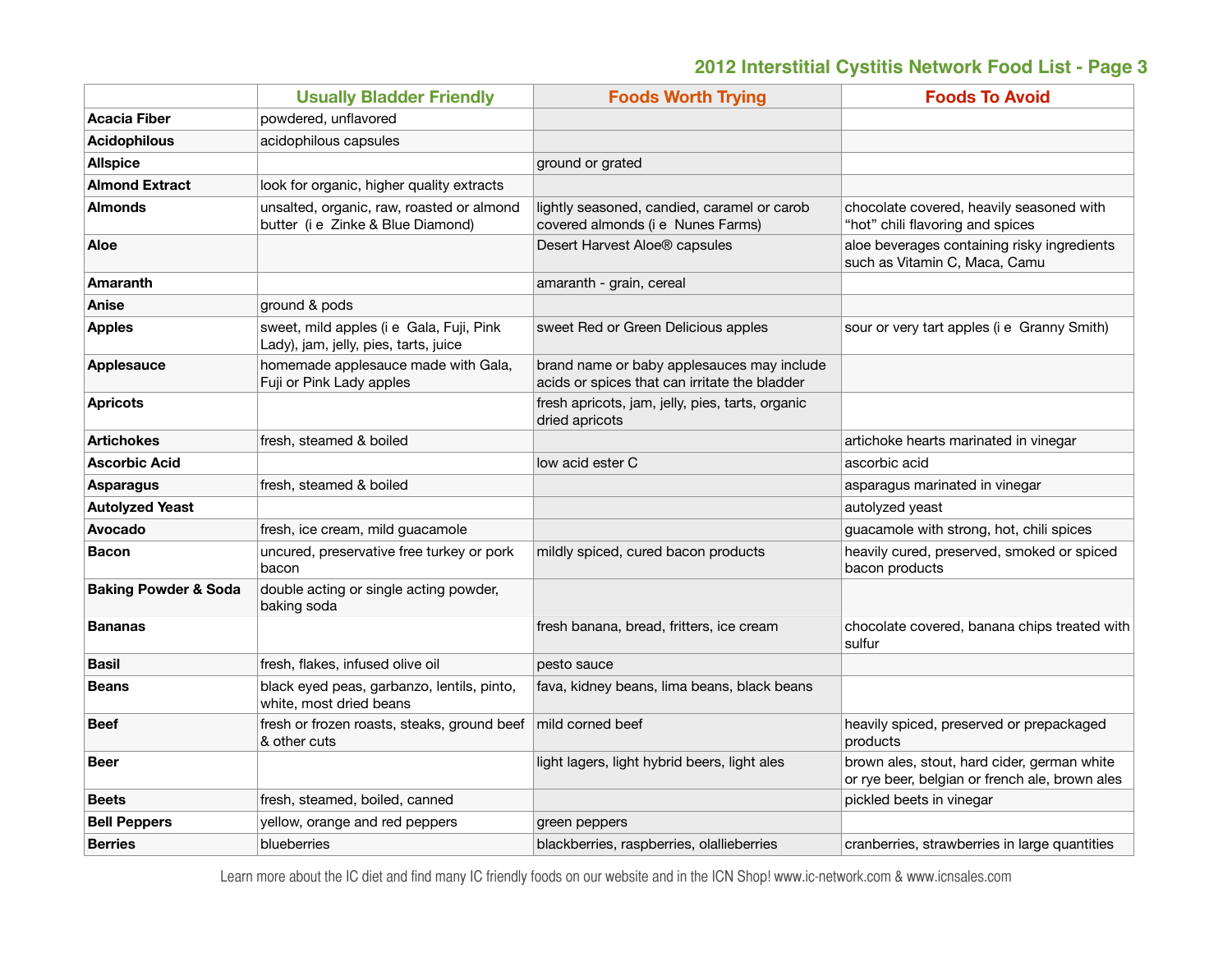|                             | <b>Usually Bladder Friendly</b>                                                 | <b>Foods Worth Trying</b>                                                                                                                                                                | <b>Foods To Avoid</b>                                                         |
|-----------------------------|---------------------------------------------------------------------------------|------------------------------------------------------------------------------------------------------------------------------------------------------------------------------------------|-------------------------------------------------------------------------------|
| <b>Blueberries</b>          | jam, fruit bars, tarts and pies, ice cream                                      |                                                                                                                                                                                          |                                                                               |
| <b>Breads</b>               | corn,+, oat+, pita, potato+, white+, Italian<br>sweet, whole wheat              | rye, pumpernickel, sourdough breads - Ezekiel<br>bread is popular for its high fiber and protein<br>but could bother soy sensitive patients                                              | breads made with unsafe ingredients and/or<br>heavily processed and fortified |
| <b>Breads - sweet</b>       | homemade zucchini bread+, pumpkin<br>bread, apple bread                         | banana bread                                                                                                                                                                             |                                                                               |
| <b>Broccoli</b>             | fresh, frozen, steamed, boiled                                                  |                                                                                                                                                                                          |                                                                               |
| <b>Brussels Sprouts</b>     | fresh, frozen, steamed, boiled                                                  |                                                                                                                                                                                          |                                                                               |
| <b>Butter and Margarine</b> | real butter, sweetened or unsweetened                                           | Soybean oil based margarines may be irritating<br>for some                                                                                                                               |                                                                               |
| <b>Buttermilk</b>           |                                                                                 | fresh - try a small amount first to see if you<br>tolerate it well                                                                                                                       |                                                                               |
| Cabbage                     | raw or cooked                                                                   |                                                                                                                                                                                          | pickled or sauerkraut                                                         |
| Cake                        | homemade pound, angel food, white+,<br>yellow+                                  | Dr Oetker's Organic White Cake Mix, carrot<br>cake without problem ingredients                                                                                                           | chocolate, commercial mixes that use<br>artificial colorings and flavorings   |
| Calcium                     | calcium citrate or carbonate tablets                                            |                                                                                                                                                                                          |                                                                               |
| Candy                       | carob, caramel, mint, butterscotch, divinity                                    | licorice, white chocolate, cotton, mild gums<br>(sugar or xylitol based)                                                                                                                 | red hot-type cinnamons, sour candy, most<br>sugar-free candy and gums         |
| Cantaloupe                  |                                                                                 | fresh - try in small quantities, it is more irritating<br>than other melons                                                                                                              |                                                                               |
| Caraway                     | caraway seeds                                                                   |                                                                                                                                                                                          |                                                                               |
| Carob                       | chips, powder, candy                                                            |                                                                                                                                                                                          |                                                                               |
| <b>Carrots</b>              | fresh, raw or steamed                                                           | carrot cake without problem ingredients                                                                                                                                                  |                                                                               |
| <b>Catsup and Ketchup</b>   |                                                                                 | used in small quantities                                                                                                                                                                 | used in large quantities                                                      |
| <b>Cauliflower</b>          | fresh, raw or steamed                                                           |                                                                                                                                                                                          |                                                                               |
| Cayenne                     |                                                                                 |                                                                                                                                                                                          | cayenne                                                                       |
| <b>Celery</b>               | fresh, raw or steamed                                                           |                                                                                                                                                                                          |                                                                               |
| <b>Celery Seed</b>          |                                                                                 | ground                                                                                                                                                                                   |                                                                               |
| <b>Cereals</b>              | oatmeal, oat, rice and fiber without<br>problem ingredients                     | Ezekiel Cereal, Fiber-One, Kashi Go-Lean,<br>Grape Nuts, Cheerios, Kashi Autumn Wheat                                                                                                    | heavily preserved, sweetened, flavored,<br>chocolate                          |
| <b>Cheese</b>               | American, mozzarella, cheddar cheese<br>(mild), feta, ricotta+, string cheeses+ | blue cheese, brie, brick parmesan, camembert,<br>cheddar cheese (sharp), edam, emmenthaler,<br>gruyere hard jack, Monterey Jack, parmesan<br>(fresh & canned), Roquefort, stilton, Swiss | processed, heavily spiced, cheese in a can<br>products                        |
| <b>Cheese Substitutes</b>   |                                                                                 |                                                                                                                                                                                          | tofu and soy cheeses                                                          |
| <b>Cheesecake</b>           | plain, vanilla bean, blueberry, peppermint,<br>caramel, dulce de leche, pumpkin | dutch apple                                                                                                                                                                              | chocolate, mocha, lemon, key lime,<br>strawberry                              |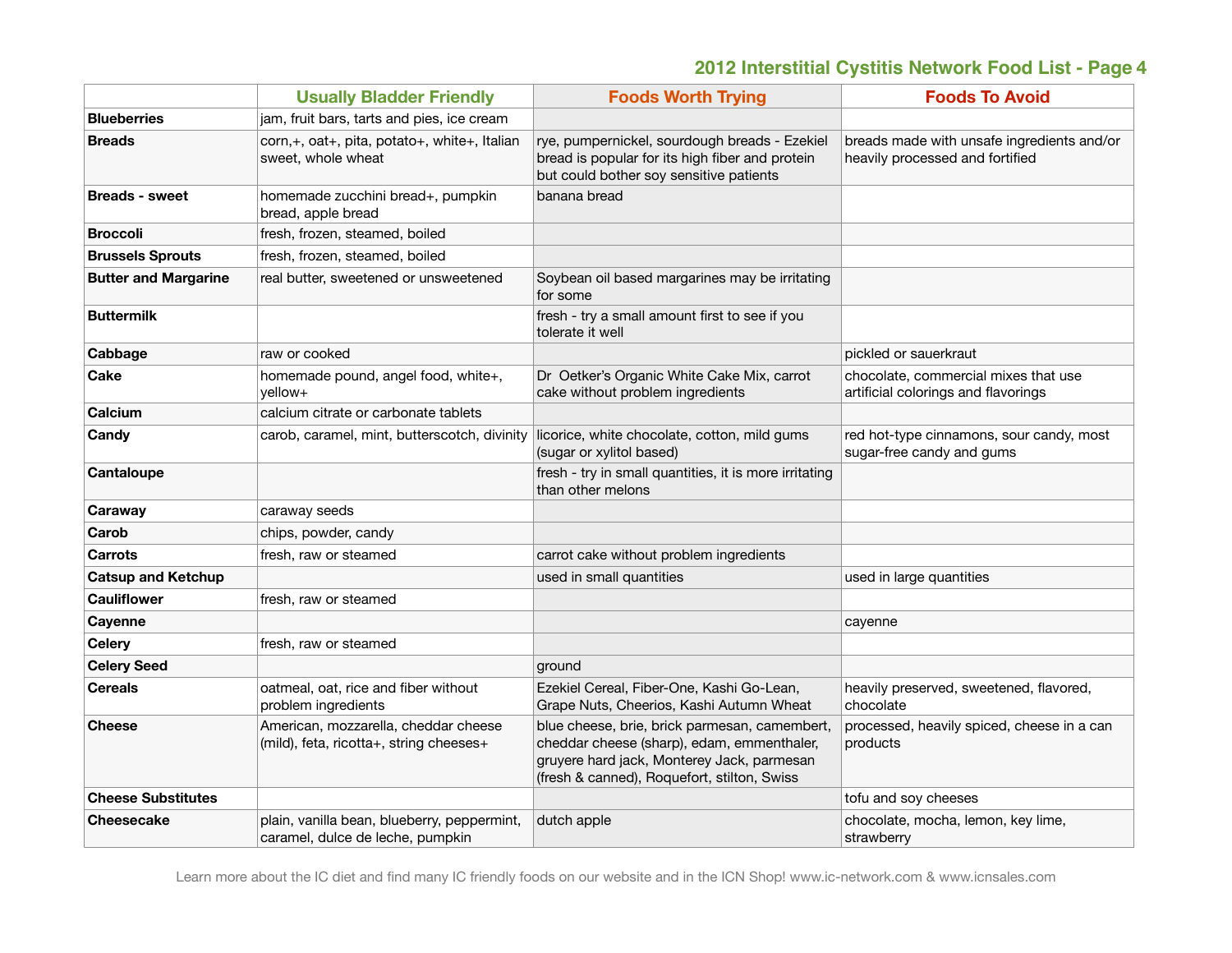|                          | <b>Usually Bladder Friendly</b>                                                | <b>Foods Worth Trying</b>                                                                                            | <b>Foods To Avoid</b>                                                                                                                        |
|--------------------------|--------------------------------------------------------------------------------|----------------------------------------------------------------------------------------------------------------------|----------------------------------------------------------------------------------------------------------------------------------------------|
| Cherimoya                |                                                                                | fresh                                                                                                                |                                                                                                                                              |
| <b>Cherries</b>          |                                                                                | fresh cherries, organic maraschino                                                                                   | sour cherries                                                                                                                                |
| <b>Chervil</b>           |                                                                                | dried chervil                                                                                                        |                                                                                                                                              |
| <b>Chicken</b>           | fresh cooked (baked, fried, roasted,<br>sauteed)                               |                                                                                                                      | "fast food," prepackaged, heavily spiced<br>chicken products                                                                                 |
| <b>Chili Peppers</b>     |                                                                                |                                                                                                                      | hot, chili pepper flakes, medium or hot salsa,<br>"hot" spiced foods such as chili, bbq, hot<br>wing sauce                                   |
| <b>Chili Powder</b>      |                                                                                |                                                                                                                      | ground chili powder                                                                                                                          |
| Chips                    | corn or potato chips - plain                                                   |                                                                                                                      | strongly seasoned or salty chips, such as<br>barbecue, buffalo wing, jalapeno, sweet chili,<br>salt & vinegar, red hot, cheddar & sour cream |
| <b>Chives</b>            | fresh, dried                                                                   |                                                                                                                      |                                                                                                                                              |
| <b>Chocolate</b>         | carob is a bladder friendly substitute                                         | white or a very high quality dark                                                                                    | milk, bittersweet, cocoa powder                                                                                                              |
| <b>Cilantro</b>          |                                                                                | fresh, dried                                                                                                         |                                                                                                                                              |
| Cinnamon                 |                                                                                | ceylon cinnamon                                                                                                      | chinese cassia cinnamon may be too strong                                                                                                    |
| <b>Citric acid</b>       |                                                                                | very small quantities when used as a<br>preservative for some canned foods                                           | large quantities or when used as a flavoring (i<br>e most sodas)                                                                             |
| <b>Citrus Fruits</b>     |                                                                                |                                                                                                                      | lemons, limes, oranges, grapefruit,<br>clementine                                                                                            |
| <b>Citrus Peel</b>       |                                                                                | fresh or dried citrus peel                                                                                           | candied citrus peels                                                                                                                         |
| <b>Cloves</b>            |                                                                                |                                                                                                                      | ground, whole                                                                                                                                |
| Coconut                  | flakes (untreated, organic), milk, ice cream,<br>sorbet                        |                                                                                                                      | coconut treated with metabisulfite                                                                                                           |
| <b>Coffees</b>           |                                                                                | herbal coffees (Pero, Cafix, Kaffree Roma) or<br>low acid decaf coffees (Simpatico, Euromild,<br>Puroast or Tyler's) | traditional coffees (regular & decaf) should be<br>avoided due to their high acid and/or caffeine<br>content                                 |
| <b>Colonoscopy Preps</b> | MiraLAX® protocol with water                                                   | MiraLAX® protocol with clear, green or blue<br>Gatorade®                                                             |                                                                                                                                              |
| <b>Cookies</b>           | oatmeal+, shortbread, sugar+, carob chip,<br>mexican wedding, biscotti, almond | snickerdoodles, peanut butter                                                                                        | chocolate chip, cranberry                                                                                                                    |
| <b>Coriander</b>         | ground                                                                         |                                                                                                                      |                                                                                                                                              |
| Corn                     | fresh yellow, white, blue, mixed corn,<br>cornmeal, polenta, grits             |                                                                                                                      |                                                                                                                                              |
| <b>Cottage Cheese</b>    | sennet (low acid)                                                              | plain cottage cheese, large curd made with cottage cheese, small curd made without rennet<br>(higher acid)           |                                                                                                                                              |
| <b>Crackers</b>          | matzo, soda or soup                                                            | crackers without obvious problem ingredients,<br>Triskets, organic, stone ground wheat, rice thins                   | strongly spiced crackers                                                                                                                     |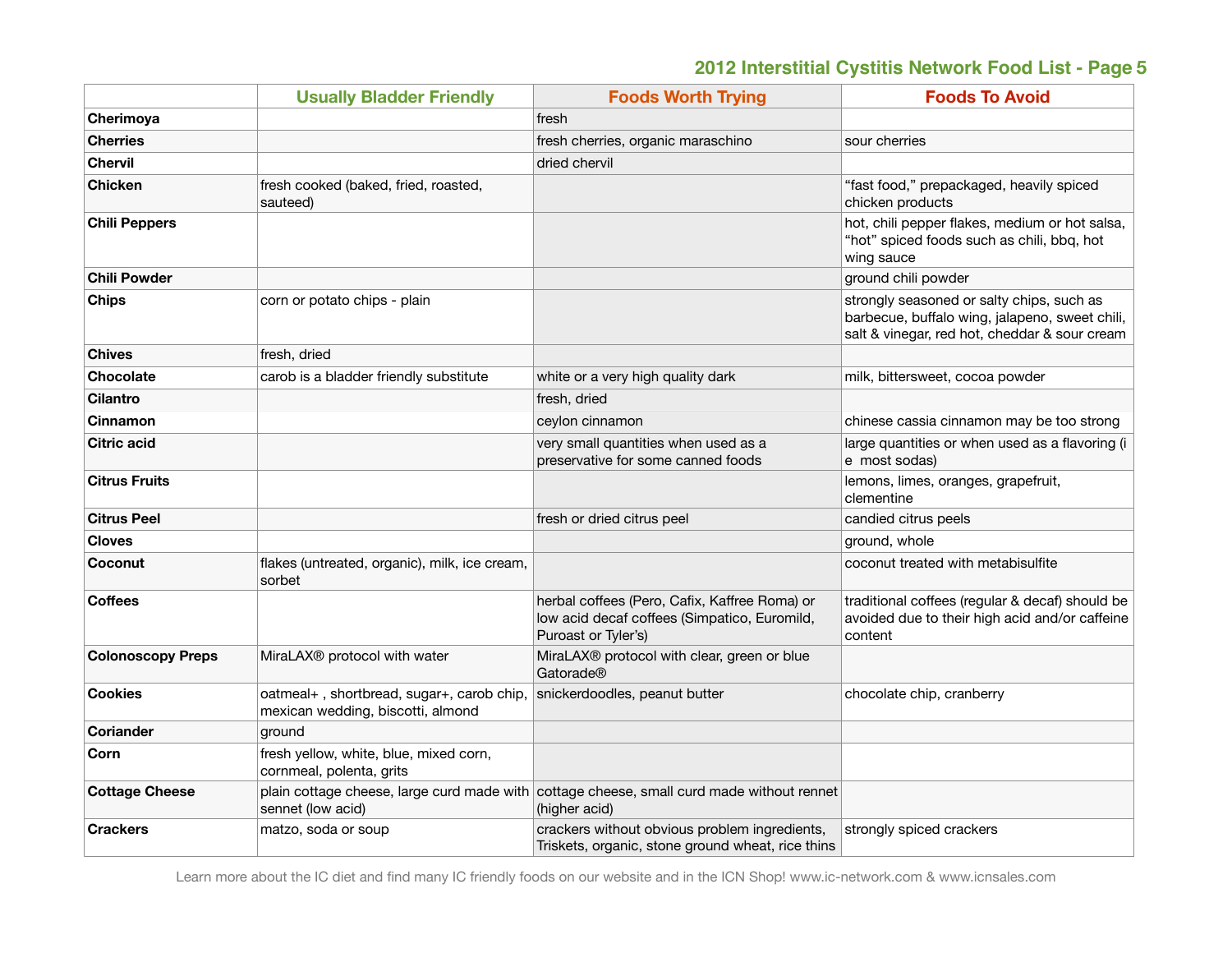|                           | <b>Usually Bladder Friendly</b>                                                                                                                                                                  | <b>Foods Worth Trying</b>                                                                     | <b>Foods To Avoid</b>                                                                                                                            |
|---------------------------|--------------------------------------------------------------------------------------------------------------------------------------------------------------------------------------------------|-----------------------------------------------------------------------------------------------|--------------------------------------------------------------------------------------------------------------------------------------------------|
| <b>Cranberry Products</b> |                                                                                                                                                                                                  |                                                                                               | all juice, supplements, pills                                                                                                                    |
| <b>Cream Cheese</b>       | fresh, plain cream cheese                                                                                                                                                                        | mildly spiced cream cheeses (i e pumpkin,<br>italian herb, savory garlic)                     |                                                                                                                                                  |
| <b>Cucumber</b>           | burpless hybrid, orient express or sweet<br>slice varieties                                                                                                                                      |                                                                                               | dill or sweet pickle relish and pickles may<br>include vinegar                                                                                   |
| Cumin                     |                                                                                                                                                                                                  | ground                                                                                        |                                                                                                                                                  |
| <b>Currants</b>           |                                                                                                                                                                                                  | organic fresh or dried currants                                                               |                                                                                                                                                  |
| <b>Curry - Hot</b>        |                                                                                                                                                                                                  |                                                                                               | curry powder, hot                                                                                                                                |
| <b>Custards</b>           | vanilla, coconut, creme brulee                                                                                                                                                                   |                                                                                               |                                                                                                                                                  |
| <b>Dates</b>              | organic fresh or dried dates                                                                                                                                                                     |                                                                                               |                                                                                                                                                  |
| <b>Deli Meats</b>         | filler, gluten, color free meats (i.e. Boar's<br>Head, Hormel Natural)                                                                                                                           | liverwurst, ham, bologna, mortadella, prosciutto<br>without heavy preservatives or flavorings | heavily spiced, salted, flavored meat<br>products such as salami and pepperoni                                                                   |
| Dill                      | fresh, dried                                                                                                                                                                                     |                                                                                               |                                                                                                                                                  |
| <b>Divinity</b>           | vanilla, peppermint                                                                                                                                                                              |                                                                                               |                                                                                                                                                  |
| <b>Donuts</b>             | glazed, sugar coated, old fashioned,<br>cream cheese                                                                                                                                             | maple, apple, raspberry                                                                       | chocolate                                                                                                                                        |
| <b>Dried Fruit</b>        |                                                                                                                                                                                                  | organic dried apples, peaches, apricots, prunes<br>without preservatives                      | dried fruits with preservatives                                                                                                                  |
| <b>Drink Powders</b>      |                                                                                                                                                                                                  | white hot chocolate mixes                                                                     | Kool-aid®, lemonade, orange, and all<br>powdered chocolate and sweet tea drinks                                                                  |
| Eggnog                    | fresh eggnog without alcohol                                                                                                                                                                     |                                                                                               | eggnog with coffee or strong alcohol                                                                                                             |
| Eggplant                  | baked, sauteed                                                                                                                                                                                   |                                                                                               | eggplant parmigiana with tomato sauce                                                                                                            |
| Eggs                      | artificial-stimulant-free and veggie-fed<br>eggs, dried or pasteurized egg whites                                                                                                                | <b>Egg Beaters</b>                                                                            |                                                                                                                                                  |
| <b>Fennel</b>             | fennel - fresh, dried                                                                                                                                                                            |                                                                                               |                                                                                                                                                  |
| <b>Fibers</b>             | bulk acacia fiber (Heather's Tummy<br>Fiber <sup>™</sup> ), bulk psyllium fiber<br>(Benefiber®, Metamucil Clear & Natural®)<br>psyllium or inulin without artificial sugars<br>or citrus flavors | Metamucil <sup>®</sup> Cinnamon Wafers                                                        | Metamucil <sup>®</sup> - orange, lemon or berry<br>Benefiber® - Plus Heart Health, Plus Calcium<br>contain artificial sugar and orange flavoring |
| <b>Figs</b>               |                                                                                                                                                                                                  | fresh, dried                                                                                  |                                                                                                                                                  |
| <b>Fish</b>               | fresh or frozen cod, sole, tilapia, salmon,<br>tuna, anchovies                                                                                                                                   | canned tuna, salmon, anchovies or caviar<br>packed in water                                   | "fast food," heavily spiced, smoked,<br>preserved or prepackaged products                                                                        |
| <b>Fish Oil</b>           | capsules, liquid without citrus                                                                                                                                                                  |                                                                                               | fish oils using lemon or other citrus flavors                                                                                                    |
| <b>Flax Seed Oil</b>      |                                                                                                                                                                                                  | capsules                                                                                      |                                                                                                                                                  |
| <b>Flours</b>             | buckwheat, wheat, rice, corn                                                                                                                                                                     |                                                                                               | soy                                                                                                                                              |
| <b>Folic Acid</b>         |                                                                                                                                                                                                  | tablets                                                                                       |                                                                                                                                                  |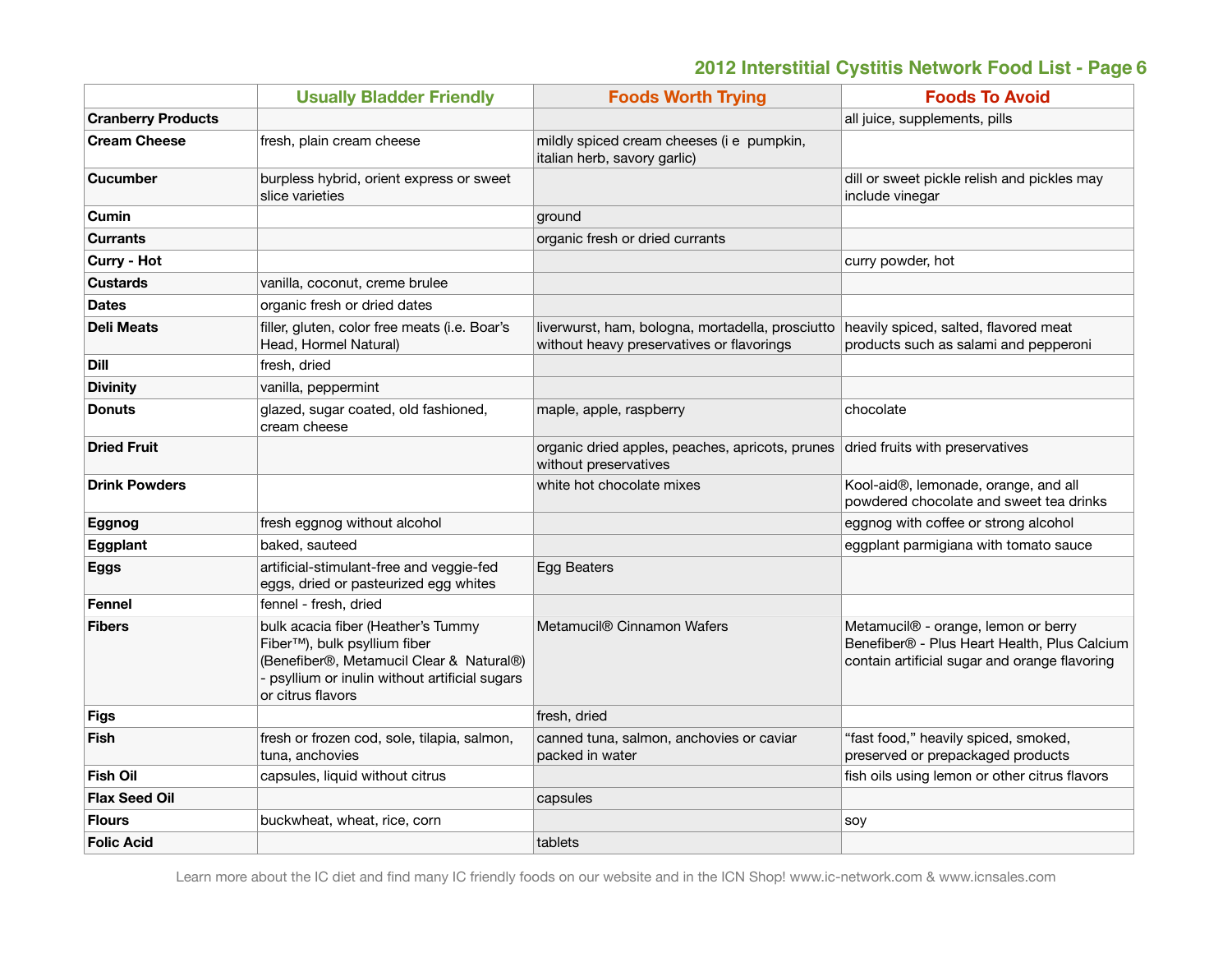|                                   | <b>Usually Bladder Friendly</b>                                                        | <b>Foods Worth Trying</b>                                                                  | <b>Foods To Avoid</b>                                                                                   |
|-----------------------------------|----------------------------------------------------------------------------------------|--------------------------------------------------------------------------------------------|---------------------------------------------------------------------------------------------------------|
| <b>Frostings</b>                  | homemade vanilla, buttercream, caramel,<br>carob frostings and whipped cream           | Dr Oetker's Organic Vanilla Frosting Mix                                                   | most canned frostings contain high amounts<br>of preservatives, sweeteners and artificial<br>flavorings |
| <b>Fruit &amp; Nut Bars</b>       | blueberry, pear                                                                        | almond, peanut, coconut, apple, blueberry,<br>raisin                                       | cranberry, tart grape, chocolate                                                                        |
| <b>Fruitcakes</b>                 |                                                                                        |                                                                                            | whiskey, alcohol, rum, risky dried fruits, risky<br>nuts                                                |
| <b>Garden/Veggie Burgers</b>      |                                                                                        | fresh, preservative free garden burgers - beware soy veggie patties<br>soy sauce flavoring |                                                                                                         |
| Garlic                            | fresh, dried, powder, infused oil                                                      | garlic salt                                                                                |                                                                                                         |
| Ginger                            |                                                                                        | fresh, dried                                                                               |                                                                                                         |
| <b>Graham Crackers</b>            | organic, plain, honey coated                                                           | cinnamon                                                                                   |                                                                                                         |
| <b>Grapes</b>                     |                                                                                        | fresh, sweet grapes                                                                        | tart or bitter grapes                                                                                   |
| <b>Green Beans</b>                | fresh, frozen                                                                          | canned beans                                                                               |                                                                                                         |
| <b>Greens</b>                     | collard greens, kale, mustard greens, okra,<br>swiss chard, spinach, bok choy          | chicory, dandelion greens, purslane, turnip<br>greens                                      |                                                                                                         |
| Guava                             |                                                                                        |                                                                                            | fresh or preserved guava products                                                                       |
| Gum                               | sugar based, mint or licorice flavors                                                  | sweetened with xylitol, mint or licorice flavors                                           | gums with most artificial sweeteners, hot<br>spicy flavors, citrus flavors                              |
| <b>Horseradish</b>                |                                                                                        |                                                                                            | grated, flakes, powder                                                                                  |
| <b>Hot Dogs</b>                   | uncured, preservative free chicken, turkey,<br>beef or pork hot dogs (i e Niman Ranch) | mildly seasoned hot dogs                                                                   | cured, smoked hot dogs                                                                                  |
| <b>Hydrolyzed Protein</b>         |                                                                                        |                                                                                            | hydrolyzed protein may be hidden MSG                                                                    |
| <b>Ice Cream</b>                  | peppermint, vanilla+                                                                   | caramel, coconut, mango, peppermint, almond,<br>butter pecan                               | chocolate, coffee, rocky road, citrus flavors                                                           |
| <b>Italian Sodas</b>              | blueberry, coconut, pear made with low<br>sodium mineral water                         | raspberry, blackberry, strawberry, root beer,<br>peach, watermelon                         | cola, lemon, lime, orange, chocolate, coffee<br>using high sodium mineral waters                        |
| <b>Juices</b>                     | blueberry & pear (i.e. Knudsen's Organic<br>Pear juice)                                | baby apple or grape juices, low acid orange<br>juice, some "organic" adult apple juices    | cranberry, grapefruit, regular orange, tomato<br>and acai juices                                        |
| Kiwi fruit                        |                                                                                        |                                                                                            | fresh or preserved kiwi fruit, jams and jelly                                                           |
| Lamb                              | fresh or frozen                                                                        |                                                                                            | heavily spiced, preserved or prepacked lamb<br>products                                                 |
| Lard                              | lard                                                                                   |                                                                                            |                                                                                                         |
| Leeks                             |                                                                                        | fresh, usually cooked                                                                      |                                                                                                         |
| Lemon extract                     |                                                                                        | organic, lemon extract                                                                     |                                                                                                         |
| <b>Lettuce &amp; Salad Greens</b> | green leafy, romaine, butterhead, iceberg,<br>looseleaf                                | bitter salad greens (i e radicchio)                                                        |                                                                                                         |
| Licorice                          |                                                                                        | black, raspberry, cherry licorice                                                          |                                                                                                         |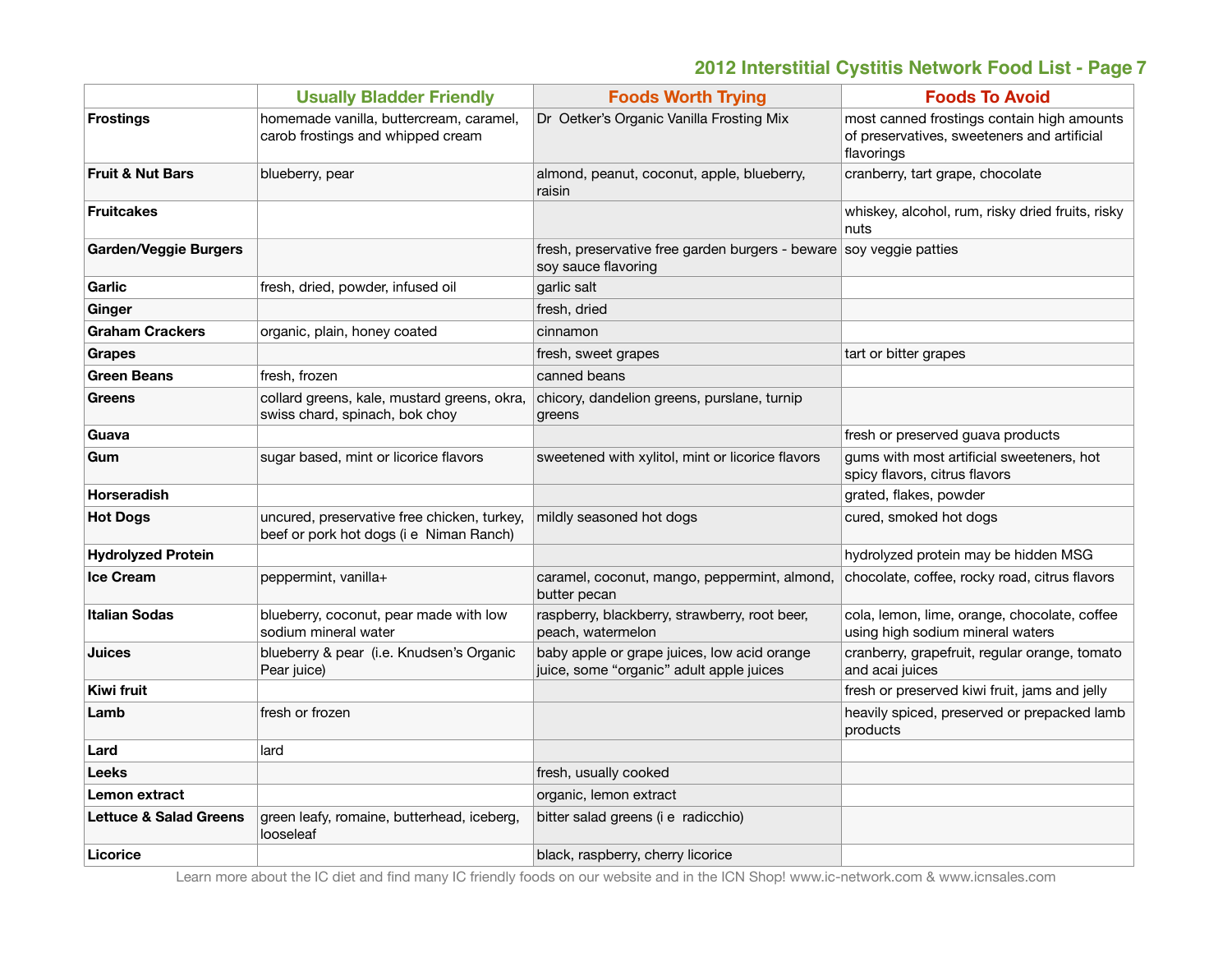|                                  | <b>Usually Bladder Friendly</b>                                                  | <b>Foods Worth Trying</b>                                                                 | <b>Foods To Avoid</b>                                                                                                   |
|----------------------------------|----------------------------------------------------------------------------------|-------------------------------------------------------------------------------------------|-------------------------------------------------------------------------------------------------------------------------|
| <b>Liquors &amp; Spirits</b>     |                                                                                  | sake, scotch, brandy, bourbon, gin, rum, vodka                                            | whiskey, liqueurs, tequila                                                                                              |
| Liver                            | beef or chicken liver                                                            |                                                                                           |                                                                                                                         |
| Mace                             | ground                                                                           |                                                                                           |                                                                                                                         |
| <b>Malt Powder</b>               |                                                                                  | preservative free                                                                         |                                                                                                                         |
| <b>Mango</b>                     |                                                                                  | fresh or dried mango, juice, jams and jellies                                             |                                                                                                                         |
| <b>Maple Syrup</b>               | homemade or store bought authentic<br>maple syrup                                |                                                                                           | all imitation syrups - regular, lite or sugar free                                                                      |
| Marjoram                         | fresh, dried+                                                                    |                                                                                           |                                                                                                                         |
| <b>Mayonnaise</b>                |                                                                                  | regular and olive oil mayonnaise                                                          |                                                                                                                         |
| <b>Meat Tenderizers</b>          |                                                                                  |                                                                                           | these usually contain MSG and high salt                                                                                 |
| <b>Melons</b>                    |                                                                                  | crenshaw, honeydew, watermelon                                                            | cantaloupe                                                                                                              |
| <b>Milk</b>                      | regular, low fat, non-fat, lactaid                                               | goat's milk                                                                               | chocolate, soy                                                                                                          |
| <b>Milk Substitutes</b>          | almond and rice milks                                                            | regular non-dairy creamers, such as Mocha Mix   soybean based, chocolate or mocha flavors |                                                                                                                         |
| <b>Milkshakes</b>                | vanilla, coconut and caramel are usually<br>bladder friendly                     | blueberry, peach or other IC friendly fruits                                              | chocolate, coffee and mocha shakes                                                                                      |
| Miso                             |                                                                                  |                                                                                           | powder, liquid                                                                                                          |
| <b>Mixers</b>                    | water, low acid sparkling water (San<br>Pellegrino), milk, cream, egg nog        | blueberry juice, peach juice, pomegranate juice,<br>apple juice, root beer                | lime juice, lemon juice, lemonade, cola,<br>lemon sodas, tomato juice                                                   |
| <b>MSG &amp; Misc. Additives</b> |                                                                                  |                                                                                           | monosodium glutamate, modified food<br>starch, hydrolyzed proteins, sodium<br>caseinate, yeast extract, autolyzed yeast |
| <b>Muffins</b>                   | oatmeal, carrot, bran, apple, corn,<br>pumpkin, blueberry                        | cinnamon, raspberry, blackberry, banana                                                   | chocolate, chocolate chip, cranberry, orange,<br>lemon poppyseed                                                        |
| <b>Mushrooms</b>                 | button, chantarelle, shiitake, portabello,<br>enoki, truffles                    |                                                                                           |                                                                                                                         |
| <b>Mustard</b>                   |                                                                                  | mild, sweet flavors                                                                       | hot, spicy, alcohol infused flavors                                                                                     |
| <b>Nectarines</b>                |                                                                                  | fresh, very sweet nectarines                                                              | sour or tart nectarines                                                                                                 |
| <b>Non-Dairy Creamers</b>        | creamers without soybean oil                                                     | Mocha Mix® for patients not sensitive to soy                                              | artificially flavored creamers, such as coffee,<br>chocolate, mocha or cherry                                           |
| <b>Noodles &amp; Pasta</b>       | wheat, rice, corn, quinoa                                                        | pesto, carbonara, clam, alfredo                                                           | tomato, premade pasta dishes with heavy<br>flavorings and/or preservatives                                              |
| <b>Nut Butters</b>               | almond, peanut that are lower in salt and<br>hydrogenated oils (i e Zinke Farms) |                                                                                           |                                                                                                                         |
| <b>Nutmeg</b>                    |                                                                                  | ground                                                                                    |                                                                                                                         |
| <b>Nuts</b>                      | almonds, cashews, peanuts                                                        | macadamia, pecans, walnuts                                                                | filberts, hazelnuts, pecans, pistachios                                                                                 |
| <b>Oatmeal Bars</b>              | oatmeal bars without problem ingredients                                         |                                                                                           | chocolate, cranberry                                                                                                    |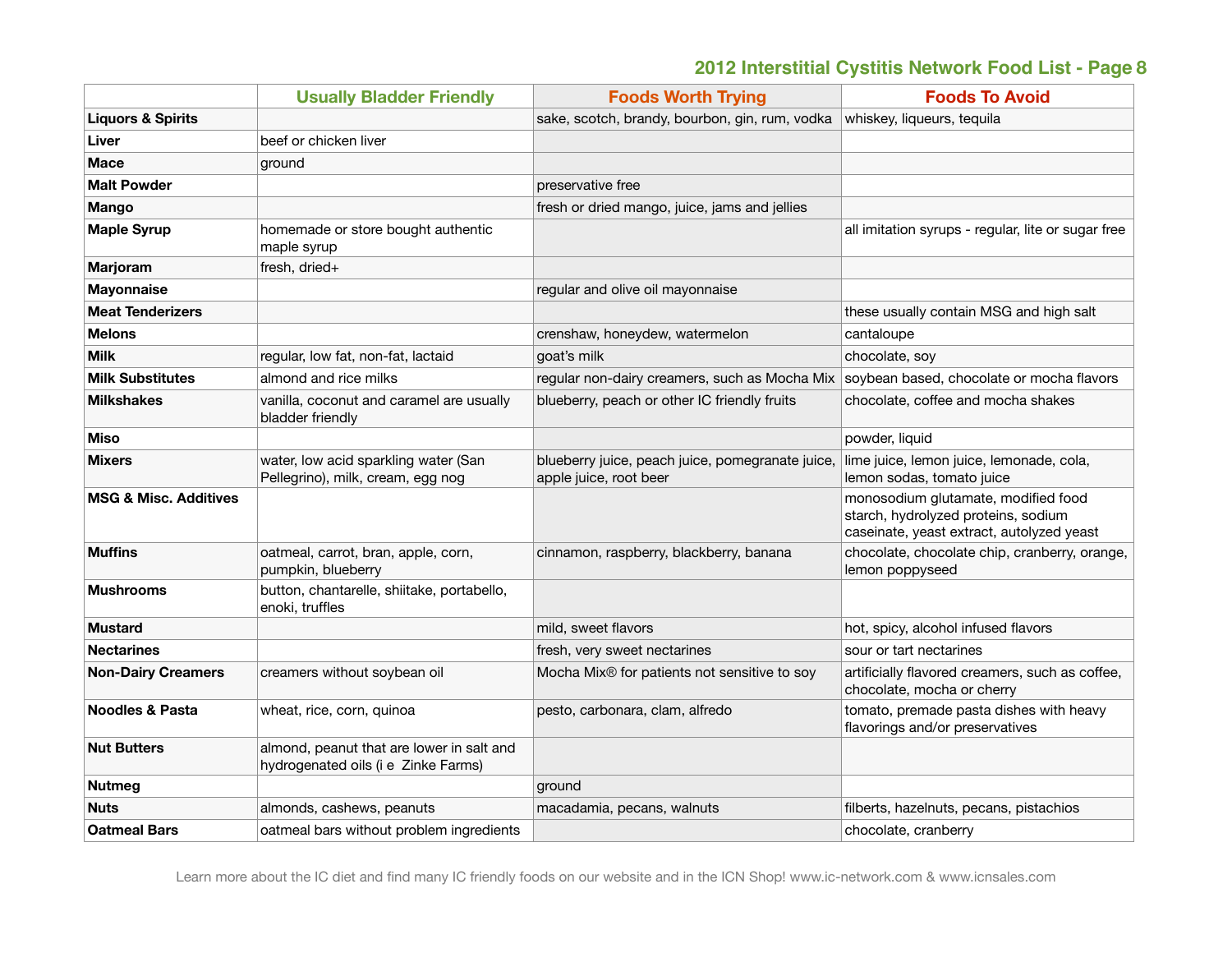|                       | <b>Usually Bladder Friendly</b>                                                                | <b>Foods Worth Trying</b>                                                                      | <b>Foods To Avoid</b>                                                                  |
|-----------------------|------------------------------------------------------------------------------------------------|------------------------------------------------------------------------------------------------|----------------------------------------------------------------------------------------|
| Oils                  | almond, canola, coconut, corn, olive,<br>peanut, safflower, sesame, herb infused<br>olive oils | Soybean oil can bother some patients Try it<br>cautiously!                                     |                                                                                        |
| <b>Olives</b>         | black olives in water                                                                          | green olives in water, green olives stuffed with<br>almonds                                    | martini olives marinated in vermouth or<br>stuffed with chili peppers                  |
| <b>Onion Powder</b>   |                                                                                                | organic white, yellow, red, toasted                                                            |                                                                                        |
| <b>Onions</b>         |                                                                                                | white, red, green, pearl, scallions, chives                                                    | raw bulb onions                                                                        |
| <b>Orange Extract</b> |                                                                                                | organic extract in very small quantities                                                       |                                                                                        |
| Oregano               | fresh, dried                                                                                   |                                                                                                |                                                                                        |
| Papaya                |                                                                                                | fresh or preserved papaya products                                                             |                                                                                        |
| Paprika               |                                                                                                | made from bell peppers                                                                         | made from chili peppers, oleoresin paprika                                             |
| <b>Parsley</b>        | fresh or dried                                                                                 |                                                                                                |                                                                                        |
| <b>Passion Fruit</b>  |                                                                                                | fresh or preserved products, juice                                                             |                                                                                        |
| <b>Pastries</b>       | plain, almond, pear, custard, pumpkin                                                          | blueberry, cinnamon                                                                            | chocolate and/or problem fruits                                                        |
| <b>Peaches</b>        |                                                                                                | fresh peaches, jam, pie, tart, juice                                                           |                                                                                        |
| <b>Peanut Butter</b>  | organic, natural peanut butters that are<br>lower in salt and hydrogenated oils                |                                                                                                |                                                                                        |
| <b>Peanuts</b>        | raw, roasted, unsalted, lightly salted,<br>peanut butter                                       |                                                                                                | heavily spiced, salted, or coated with<br>chocolate                                    |
| <b>Pears</b>          | juice, fruit bars, jams, canned pears in pear<br>juice                                         |                                                                                                |                                                                                        |
| Peas                  | green peas+, snow peas, split peas (fresh<br>or dried)                                         |                                                                                                |                                                                                        |
| Pepper                | fresh                                                                                          | black, white, green powders                                                                    | cayenne, pink, sichuan powders                                                         |
| <b>Persimmon</b>      |                                                                                                | persimmon fruit                                                                                |                                                                                        |
| <b>Pickles</b>        |                                                                                                |                                                                                                | sweet or dill                                                                          |
| Pie                   | custard, cream pie, homemade apple pie<br>(with safe apples), pumpkin pie                      | peach pie, banana cream                                                                        | pecan, mincemeat, key lime, lemon<br>meringue, chocolate                               |
| Pineapple             |                                                                                                |                                                                                                | pineapple fruit and juice                                                              |
| Pizza                 | plain, mild cheese, mushroom, veggie<br>made without red sauce                                 | plain, chicken & garlic, veggie, ham, alfredo<br>sauce, creamy garlic sauce, basil pesto sauce | pepperoni, hot sausage, marinara sauce, bbq<br>sauce, chili pepper flakes              |
| <b>Plums</b>          |                                                                                                | fresh, sweet, organic dried plums & prunes                                                     |                                                                                        |
| Popcorn               | homemade (fried or steamed)                                                                    | "all natural" microwaveable popcorn with no<br>added flavors, preservatives or colors          | microwaveable packages heavily spiced (i e<br>jalapeno, kettle corn, spicy nacho, etc) |
| <b>Poppy Seed</b>     | poppy seeds, muffins, cakes                                                                    |                                                                                                |                                                                                        |
| <b>Popsicles</b>      | coconut, vanilla, carob                                                                        | banana, blueberry, mango and raspberry                                                         | chocolate, lemon, orange, lime                                                         |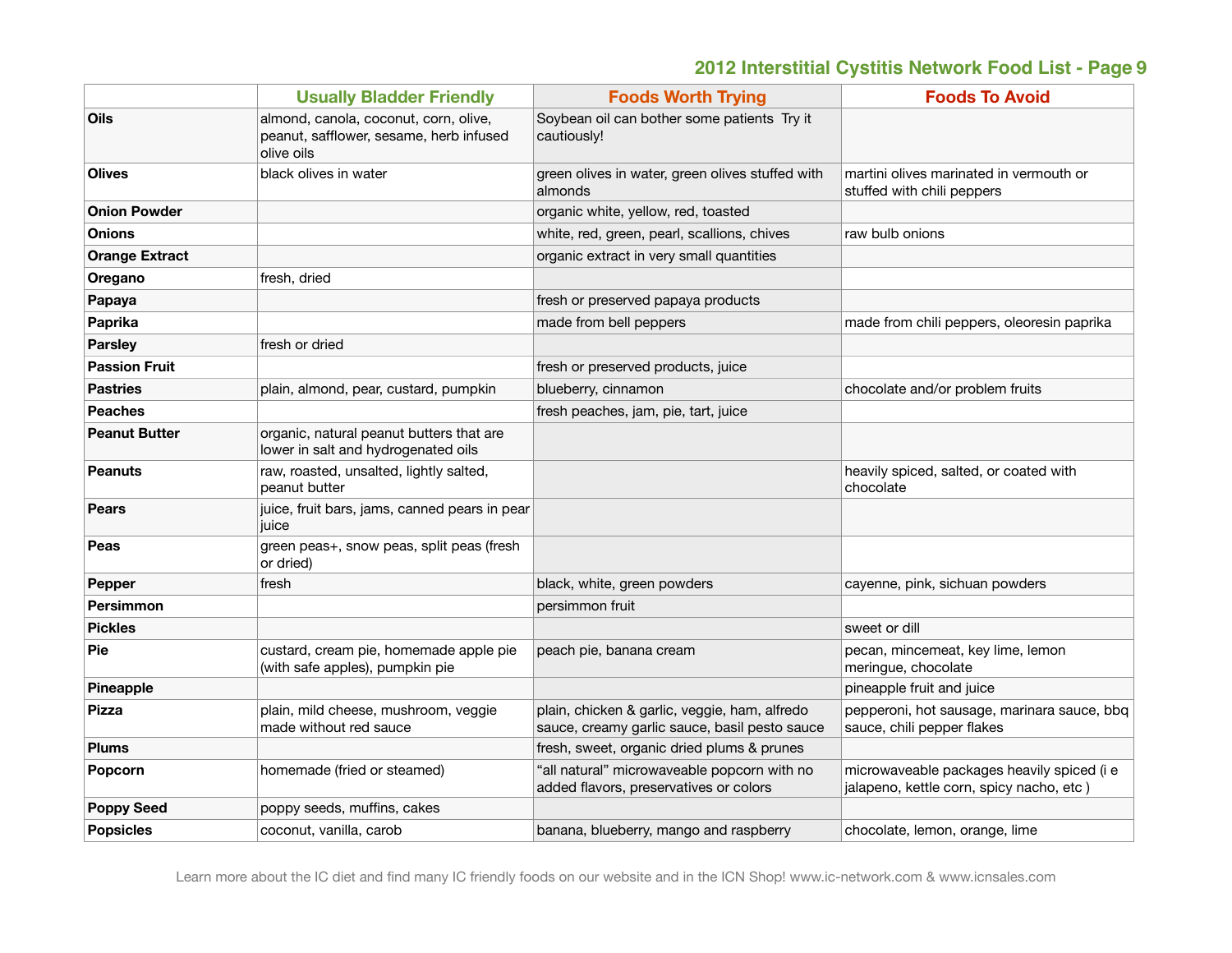|                       | <b>Usually Bladder Friendly</b>                                                | <b>Foods Worth Trying</b>                                                                                                                | <b>Foods To Avoid</b>                                                        |
|-----------------------|--------------------------------------------------------------------------------|------------------------------------------------------------------------------------------------------------------------------------------|------------------------------------------------------------------------------|
| <b>Pork</b>           | fresh or frozen                                                                | uncured, preservative free hot dogs, bacon and<br>sausage (i e Niman Ranch products)                                                     | heavily spiced, preserved or cured pork<br>products                          |
| <b>Potato Flakes</b>  | dried                                                                          |                                                                                                                                          |                                                                              |
| <b>Potatoes</b>       | white, red, yellow, baking, sweet, yams                                        |                                                                                                                                          |                                                                              |
| <b>Preservatives</b>  |                                                                                |                                                                                                                                          | BHA, BHT, benzoates, citric acid,<br>metabisulfite, sulfite                  |
| <b>Pretzels</b>       | plain, unsalted                                                                | lightly salted                                                                                                                           | heavily spiced or salted                                                     |
| <b>Prosciutto</b>     |                                                                                | mild with minimal preservatives                                                                                                          |                                                                              |
| <b>Protein Powder</b> | whey, egg whites (i e Just White's Egg<br>White Powder)                        |                                                                                                                                          | soy powders                                                                  |
| <b>Prunes</b>         | fresh plums                                                                    | organic dried prunes, prune juice (diluted with<br>water)                                                                                | avoid heavily preserved dried fruit                                          |
| <b>Psyllium Fiber</b> | ground, coarse (husk)                                                          |                                                                                                                                          | sugar free or citrus flavored psyllium fiber<br>products                     |
| <b>Puddings</b>       | tapioca, vanilla+, rice+, coconut, creme<br>brulee                             | butterscotch, banana                                                                                                                     | chocolate                                                                    |
| <b>Pumpkin</b>        | fresh, canned, soup, bread, muffins<br>without problem ingredients             |                                                                                                                                          |                                                                              |
| Quinoa                | flour, pasta, bread, cereal                                                    |                                                                                                                                          |                                                                              |
| <b>Radishes</b>       | fresh                                                                          |                                                                                                                                          |                                                                              |
| <b>Raisins</b>        |                                                                                | organic, untreated gold or brown                                                                                                         | treated gold or brown                                                        |
| <b>Red Wines</b>      | none                                                                           | Merlot, Pinot noir, Cabernet, Syrah                                                                                                      | Sangiovese, Zinfandel, Port                                                  |
| <b>Rhubarb</b>        | fresh                                                                          |                                                                                                                                          | strawberry & rhubarb pie                                                     |
| <b>Rice</b>           | short grain, long grain, basmati, wild                                         |                                                                                                                                          | cajun, spicy boxed products                                                  |
| <b>Rice Dream®</b>    | vanilla                                                                        | carob almond, mint carob chip                                                                                                            | chocolate                                                                    |
| Rosemary              | fresh, dried                                                                   |                                                                                                                                          |                                                                              |
| Rutabaga              | fresh, organic                                                                 |                                                                                                                                          |                                                                              |
| Sage                  | sage+ fresh, dried                                                             |                                                                                                                                          |                                                                              |
| <b>Salad Dressing</b> | some homemade salad dressings (i e<br>ranch dressing), herb Infused olive oils | "organic" brand name dressings without<br>problem ingredients or spices (i.e. Marie's)                                                   | oil & vinegar, dressings with strong "hot"<br>spices                         |
| <b>Salt</b>           | table, sea, iodized, kosher, celtic in small<br>quantities                     | coarse in small quantities                                                                                                               | rock, seasoned                                                               |
| <b>Sauerkraut</b>     |                                                                                |                                                                                                                                          | sauerkraut, pickled cabbage                                                  |
| <b>Sausages</b>       | turkey sausages                                                                | uncured, preservative free chicken, pork or mildly spiced sausage or sausage meat, such<br>as mild italian sausage or breakfast sausages | avoid heavily preserved, cured, smoked or<br>spiced sausages                 |
| <b>Seafood</b>        | clams, crabmeat (not canned), lobster,<br>shrimp                               |                                                                                                                                          | heavily spiced, preserved or prepacked<br>seafood products, canned crab meat |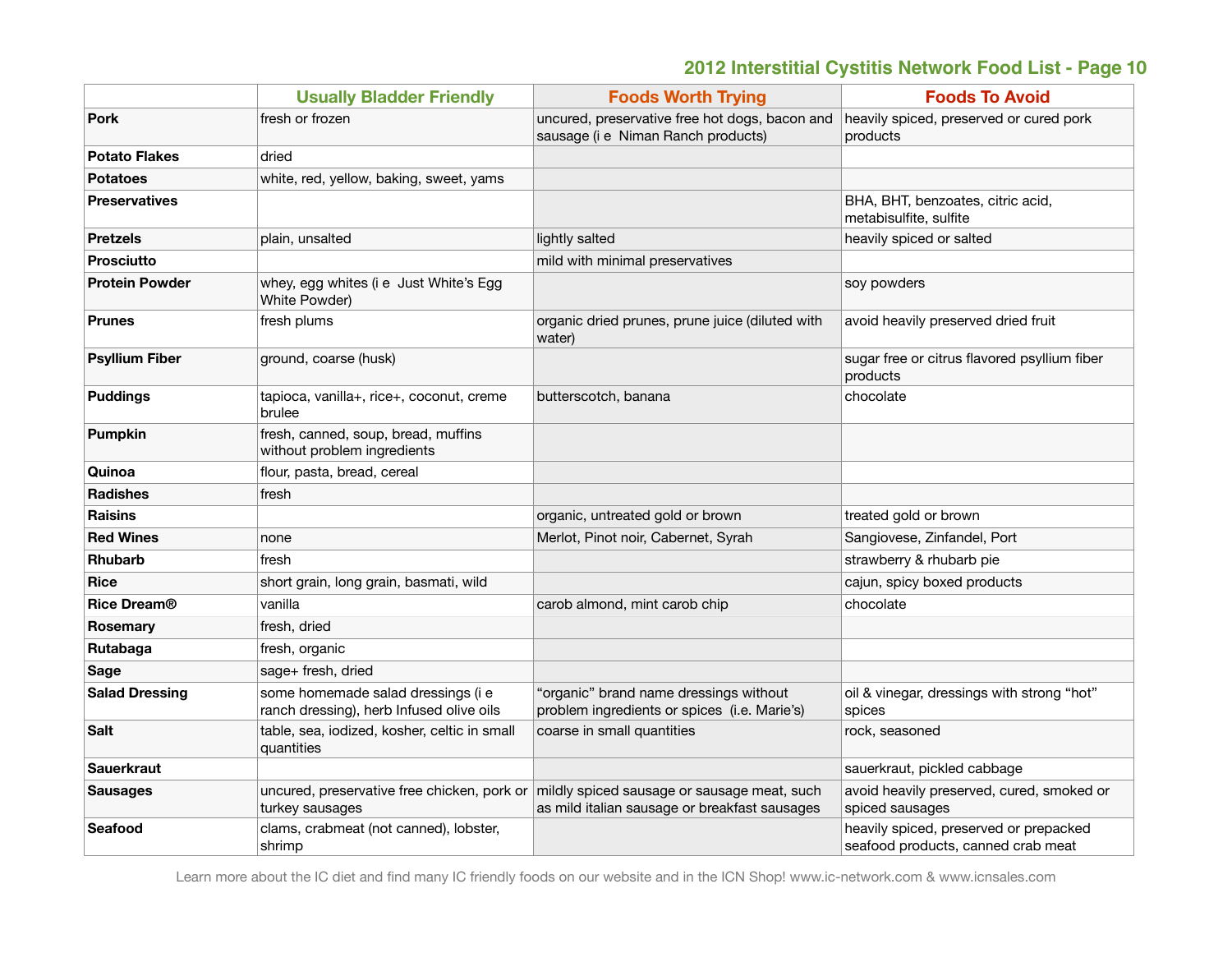|                                | <b>Usually Bladder Friendly</b>                                                                       | <b>Foods Worth Trying</b>                                                  | <b>Foods To Avoid</b>                                                                         |
|--------------------------------|-------------------------------------------------------------------------------------------------------|----------------------------------------------------------------------------|-----------------------------------------------------------------------------------------------|
| <b>Seeds</b>                   |                                                                                                       | organic, unsalted or lightly salted sunflower,<br>pumpkin, sesame seeds    | heavily seasoned, hot spiced, salty                                                           |
| Senna                          |                                                                                                       |                                                                            | teas, pills                                                                                   |
| <b>Sherbet</b>                 | vanilla, coconut, peppermint                                                                          | raspberry, blackberry, melon, mango,<br>strawberry                         | chocolate or citrus flavors                                                                   |
| Shortening                     | shortenings free of soybean oil                                                                       | Soybean oil based products                                                 |                                                                                               |
| <b>Smoked Fish</b>             |                                                                                                       |                                                                            | heavily preserved, salted and/or cured<br>smoked fish                                         |
| <b>Snack Cakes</b>             | homemade vanilla, pound or carrot cakes                                                               |                                                                            | fast food snack cakes                                                                         |
| <b>Soft Drinks &amp; Sodas</b> |                                                                                                       | caffeine free root beer with ice may be<br>attempted once or twice a month | all colas, sugar or diet, energy drinks, all<br>citrus, mountain, ginger, guarana, strawberry |
| <b>Sorbet</b>                  | blueberry, pear, coconut                                                                              | raspberry, blackberry, mango, peach                                        | lemon, lime, orange                                                                           |
| <b>Soups - Bouillon</b>        | homemade chicken, beef or vegetable<br>bouillon or stock                                              |                                                                            | bouillon cubes, powder                                                                        |
| Soups - Canned                 |                                                                                                       | organic and/or reduced salt canned soups                                   | brand name soups high in salt and/or have<br>problem ingredients                              |
| Soups - Homemade               | homemade chicken, beef, turkey, squash,<br>pea, bean, carrot, potato, corn                            |                                                                            | tomato soup, minestrone made with heavy<br>tomato sauce, hot chili                            |
| <b>Soups - Packaged</b>        |                                                                                                       |                                                                            | most instant or prepackaged soups                                                             |
| <b>Sour Cream</b>              |                                                                                                       | sour cream                                                                 |                                                                                               |
| <b>Soy Beans</b>               |                                                                                                       |                                                                            | edamame, roasted                                                                              |
| <b>Soy Products</b>            |                                                                                                       | fresh, unflavored tofu                                                     | soy veggie patties, flour protein powder, aged<br>tofu                                        |
| <b>Soy Sauce</b>               |                                                                                                       |                                                                            | soy sauce                                                                                     |
| <b>Specialty Grains</b>        | couscous, grits, millet, quinoa+, spelt                                                               | amaranth                                                                   |                                                                                               |
| Squash                         | summer (zucchini, patty pan, crookneck,<br>yellow) winter (acorn, butternut, patty pan,<br>spaghetti) |                                                                            |                                                                                               |
| <b>Starfruit</b>               |                                                                                                       | fresh                                                                      |                                                                                               |
| <b>Stool Softeners</b>         | polyethylene glycol products - Miralax®                                                               | docusate products                                                          |                                                                                               |
| <b>Strawberries</b>            |                                                                                                       | fresh, sweet strawberries (in small quantities)                            | strawberries in large quantities, sour<br>strawberries, jams, jellies, flavorings             |
| <b>Sweeteners - Artificial</b> |                                                                                                       | Splenda® (sucralose), Truvia® (stevia)                                     | acesulfame K, aspartame, Nutrasweet®,<br>saccharine, Sweet-N-Low®                             |
| Sweeteners+                    | brown sugar, white sugar, honey+                                                                      | Splenda® (sucralose), Truvia® (stevia)                                     | acesulfame K, aspartame, Nutrasweet®,<br>saccharine, Sweet-N-Low®, Stevia                     |
| Tahini                         |                                                                                                       | tahini sauce in a small quantity                                           |                                                                                               |
| Tamari                         |                                                                                                       |                                                                            | tamari sauce                                                                                  |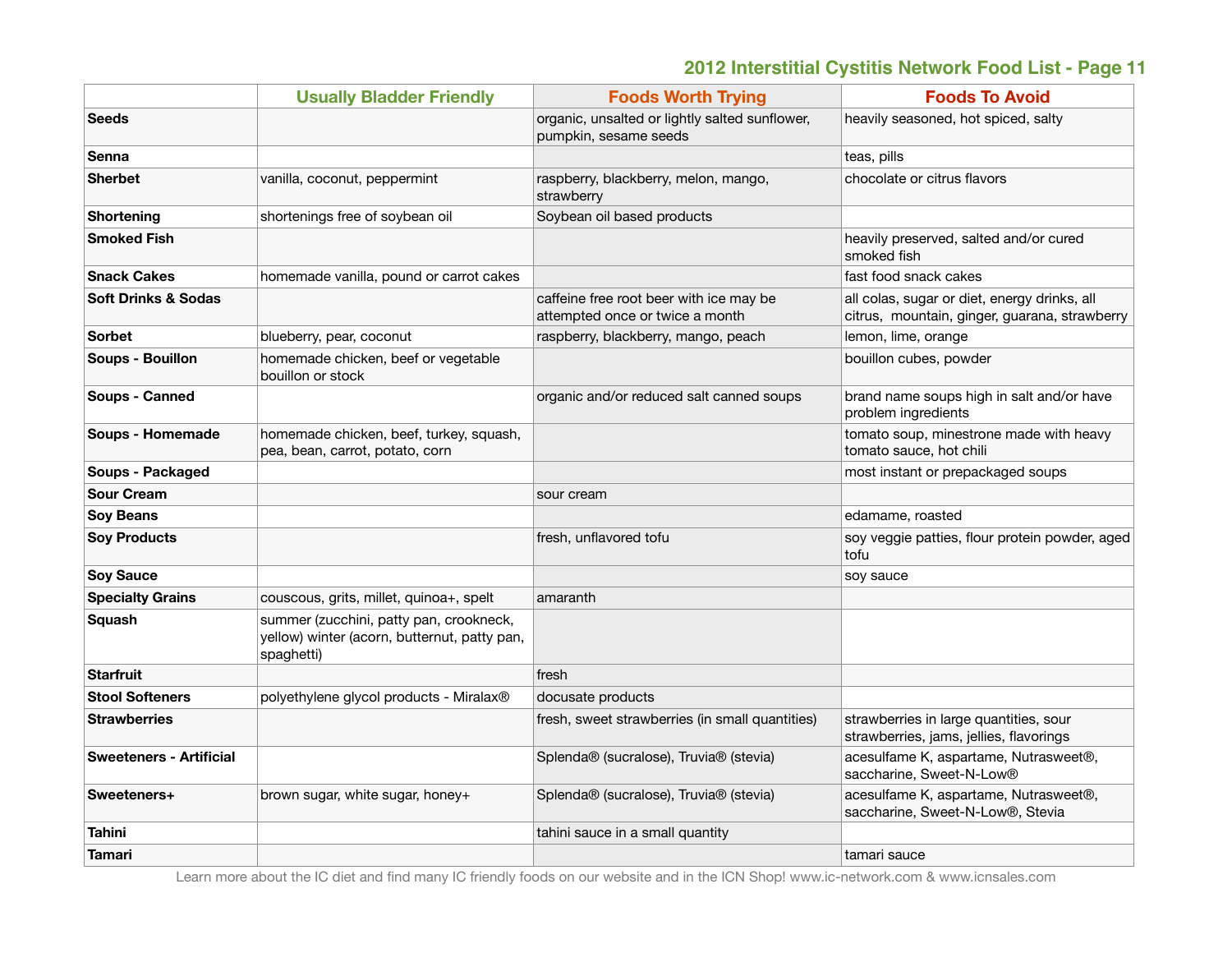|                             | <b>Usually Bladder Friendly</b>                                       | <b>Foods Worth Trying</b>                                                                                                                                                       | <b>Foods To Avoid</b>                                                                                                   |
|-----------------------------|-----------------------------------------------------------------------|---------------------------------------------------------------------------------------------------------------------------------------------------------------------------------|-------------------------------------------------------------------------------------------------------------------------|
| Tarragon                    | fresh, dried                                                          |                                                                                                                                                                                 |                                                                                                                         |
| <b>Teas</b>                 | chamomile+ and peppermint+ herbal teas                                | alfalfa, roasted carob, marshmallow root,<br>licorice root, roobios                                                                                                             | hot, iced or sweet regular and decaf black<br>tea, green tea and most herbal blends                                     |
| <b>Thyme</b>                | fresh, dried                                                          |                                                                                                                                                                                 |                                                                                                                         |
| <b>Tofu</b>                 |                                                                       | fresh without preservatives or heavy spices                                                                                                                                     | premade, preserved, flavored varieties                                                                                  |
| <b>Tomatoes</b>             |                                                                       | homegrown, yellow, low acid varieties                                                                                                                                           | tomato sauce, paste, juice                                                                                              |
| <b>Tortillas</b>            | corn, flour                                                           |                                                                                                                                                                                 |                                                                                                                         |
| <b>Tums®</b>                | Tums® - Peppermint                                                    | Tums <sup>®</sup> - Tropical Fruit, Assorted Fruit flavors                                                                                                                      | Tums® - Sugar Free and citrus flavors                                                                                   |
| <b>Turkey &amp; Fowl</b>    | turkey, chicken, game hens                                            |                                                                                                                                                                                 | heavily cured, preserved, smoked or spiced<br>fowl products                                                             |
| <b>Turmeric</b>             |                                                                       | ground                                                                                                                                                                          |                                                                                                                         |
| <b>Turnips</b>              | fresh, organic                                                        |                                                                                                                                                                                 |                                                                                                                         |
| Vanilla                     | extract, bean pods                                                    |                                                                                                                                                                                 |                                                                                                                         |
| Veal                        | fresh or frozen                                                       |                                                                                                                                                                                 | heavily spiced, preserved or prepacked veal<br>products                                                                 |
| Vinegar                     |                                                                       |                                                                                                                                                                                 | white, apple cider, red wine, balsamic, spirit                                                                          |
| <b>Vitamins</b>             | A, B1, B2, B12, D, E, K                                               | low acid Ester C                                                                                                                                                                | Vitamin C & B6                                                                                                          |
| Water                       | tap or bottled                                                        | "essence" waters (i e MetroMint or Hint Waters) carbonated, "sparkling," vitamin, flavored<br>without sweeteners, colorings or artificial flavors and/or heavily filtered water |                                                                                                                         |
| <b>Watercress</b>           |                                                                       | fresh                                                                                                                                                                           |                                                                                                                         |
| Watermelon                  |                                                                       | fresh                                                                                                                                                                           | watermelon pickles                                                                                                      |
| <b>Wheat Flour</b>          | all purpose, bread, buckwheat, cake,<br>pastry, semolina, whole-wheat |                                                                                                                                                                                 |                                                                                                                         |
| <b>Whipped Cream</b>        | fresh whip cream, Cool Whip®                                          |                                                                                                                                                                                 |                                                                                                                         |
| <b>White Wines</b>          | none                                                                  | Chardonnay, Pinot Grigio, Riesling, Sauvignon<br><b>Blanc</b>                                                                                                                   | Champagne, Sparkling Wines,<br>Gewurztraminer, Muscat, Semillion                                                        |
| <b>Worcestershire Sauce</b> |                                                                       |                                                                                                                                                                                 | worcestershire sauce - all brands                                                                                       |
| Yogurt                      |                                                                       | plain, vanilla, blueberry, raspberry, peach or<br>prune flavors                                                                                                                 | lemon, lime, orange, chocolate or mocha<br>flavors, as well as yogurts that use aspartame<br>or other artificial sugars |



**Looking for a portable list of foods?** Released in February 2012, the *"ICN Food List"* application for smart phones is now available for download for both iTunes and the iPad in the App Store! Perfect for use while shopping or eating out at restaurants. Just 99 cents!